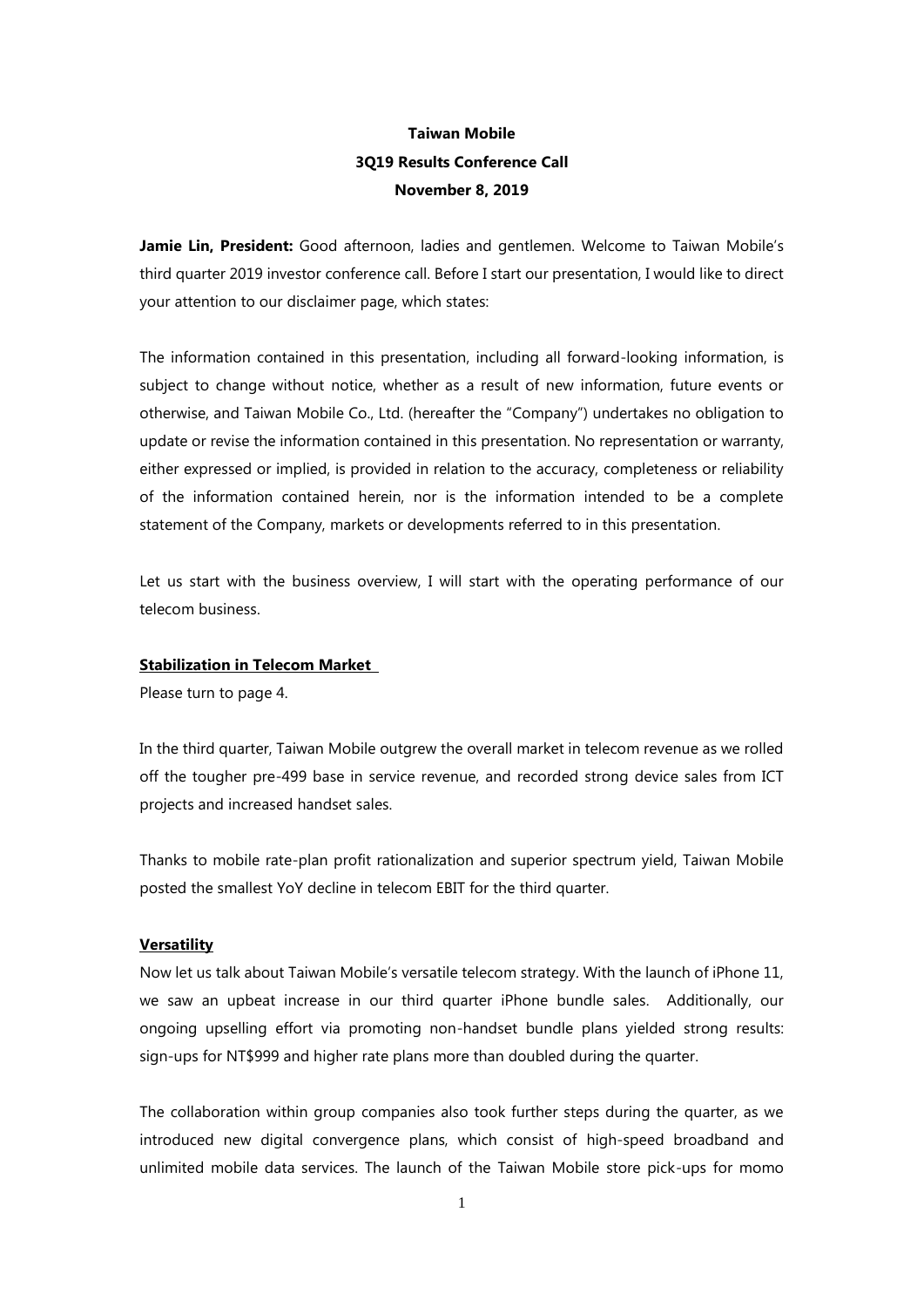purchases has significantly broadened business opportunities for both parties as well.

As for the enterprise segment, ICT, cloud, and IoT services recorded healthy growth on the back of new customer wins and increasing demand for M2M connectivity.

For IoT connectivity, we saw tailwind on connected cars and smart lighting and we expect it to accelerate in the next few quarters.

## **Resilience in Pay-TV Business**

Turning to our pay-TV business.

Again, we fared better than other leading MSOs, with smaller losses in basic TV subscription and much higher broadband & DTV adoptions with the help of convergence. Not only did we continue to increase broadband and DTV penetration in our cable TV customer base, we also made more strides in higher-speed broadband take-up.

#### **momo's Dominance in B2C Market**

Moving on to momo, as we mentioned last quarter, momo remains one of the few e-commerce platforms that have delivered stable profits. In the third quarter, momo once again outpaced its peers by growing its B2C revenue by 31% YoY, thanks to higher average ticket size and number of transactions, increasing SKUs, plus collecting via Taiwan Mobile.

Overall gross margin was stable despite the rising contribution from 3C and home appliance in the B2C product mix, while operating margin also grew YoY, as a result of cost rationalization in TV shopping business and operating leverage from B2C business.

Now let me turn over the presentation to Rosie for our financial overview.

## **Performance by Business**

**Rosie Yu, CFO & Spokesperson:** Hi, good afternoon.

In the third quarter of 2019, the YoY decline in pre-IFRS 16 telecom EBITDA decelerated to 4% as we rolled off the tough pre-\$499 base and had lower dealer commission, interconnecting costs and spectrum usage fees.

Pre-IFRS 16 CATV EBITDA dipped by 5% YoY due to market competition but EBIT still grew by 13% as a result of falling depreciation of set-top boxes.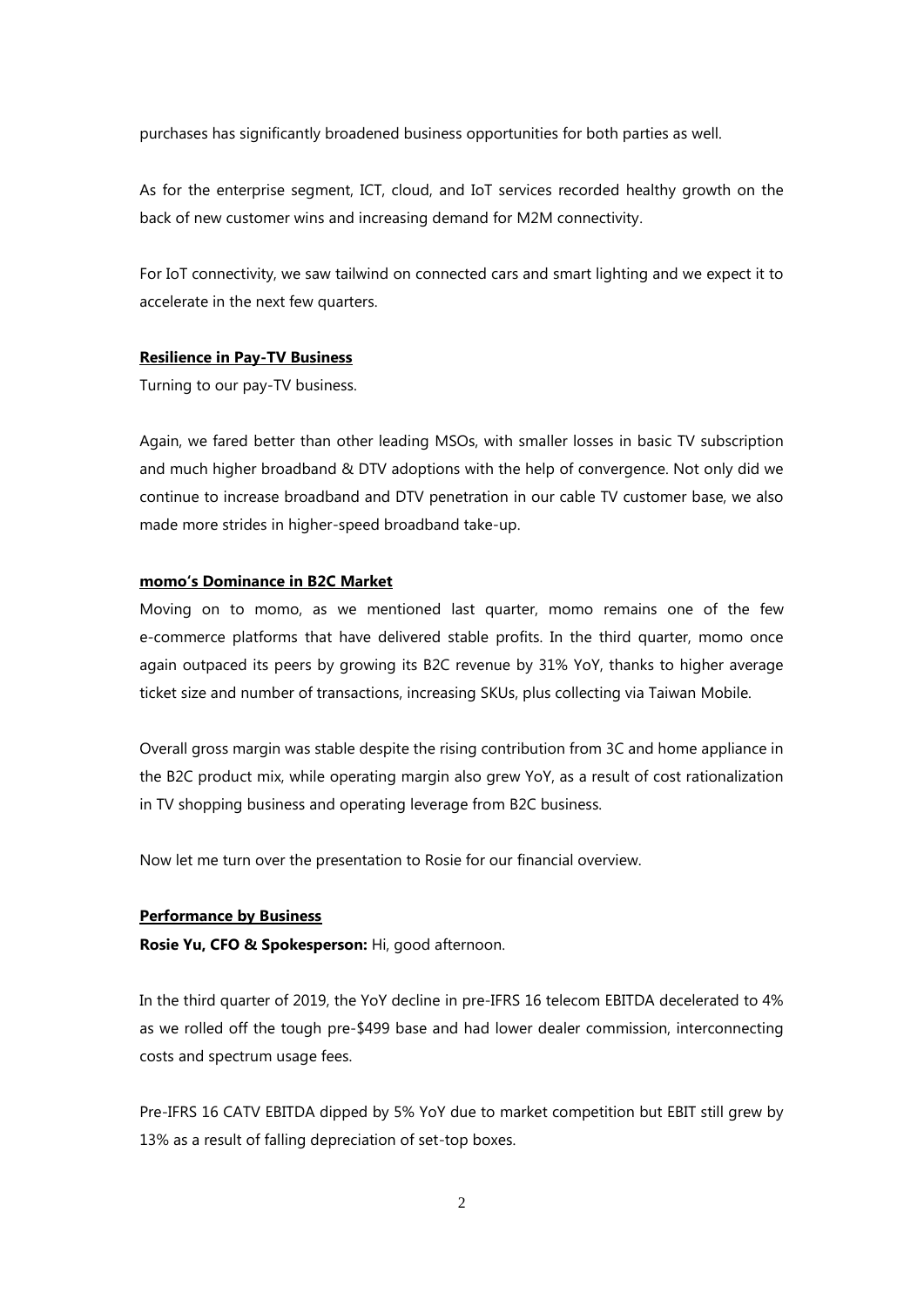As for momo, in addition to its robust revenue growth, EBITDA surged by 26% YoY in the third quarter.

Let us move to the results summary page.

#### **Results Summary**

We are delighted to see that the YoY trend in overall operating income turned positive for the first time this year. In addition to the easier base mentioned earlier, effective cost control in momo's legacy business and its strong operating leverage were key factors in bringing about the solid performance. Meanwhile, the uptick in dividend income and the decrease in interest expenses caused non-operating expenses to plummet.

Overall, operating income for all major businesses was within management expectations for the first three quarters and net income reached 77% of the company's full year guidance.

## **Balance Sheet Analysis**

On the balance sheet.

On the asset & liability front, the YoY surge in cash and accounts payable was driven mainly by momo's payments that were delayed by the typhoon holiday on Sep 30, followed by momo's continuous growth and a more optimistic iPhone launch.

Gross debt declined by 15% YoY, following CB holders' conversion.

As for shareholders' equity, the increase in paid-in capital and capital surplus reflect the conversion of our CB, which had an outstanding balance of NT\$2.27bn at the end of the third quarter.

Looking at the ratios, the sequential hike in current ratio was within the seasonal pattern as we paid the accrued dividends payable in the third quarter. Benefiting from lower debt, our net debt to pre-IFRS 16 EBITDA remained at a low level of 1.16x.

## **Cash Flow Analysis**

Moving onto our cash flow analysis.

Now that rental expenses are classified as financial cash flow as opposed to operating cash flow after the adoption of IFRS 16 this year, comparing on the same base, our third quarter pre-IFRS 16 operating cash flow still showed a YoY increase, even with the exclusion of the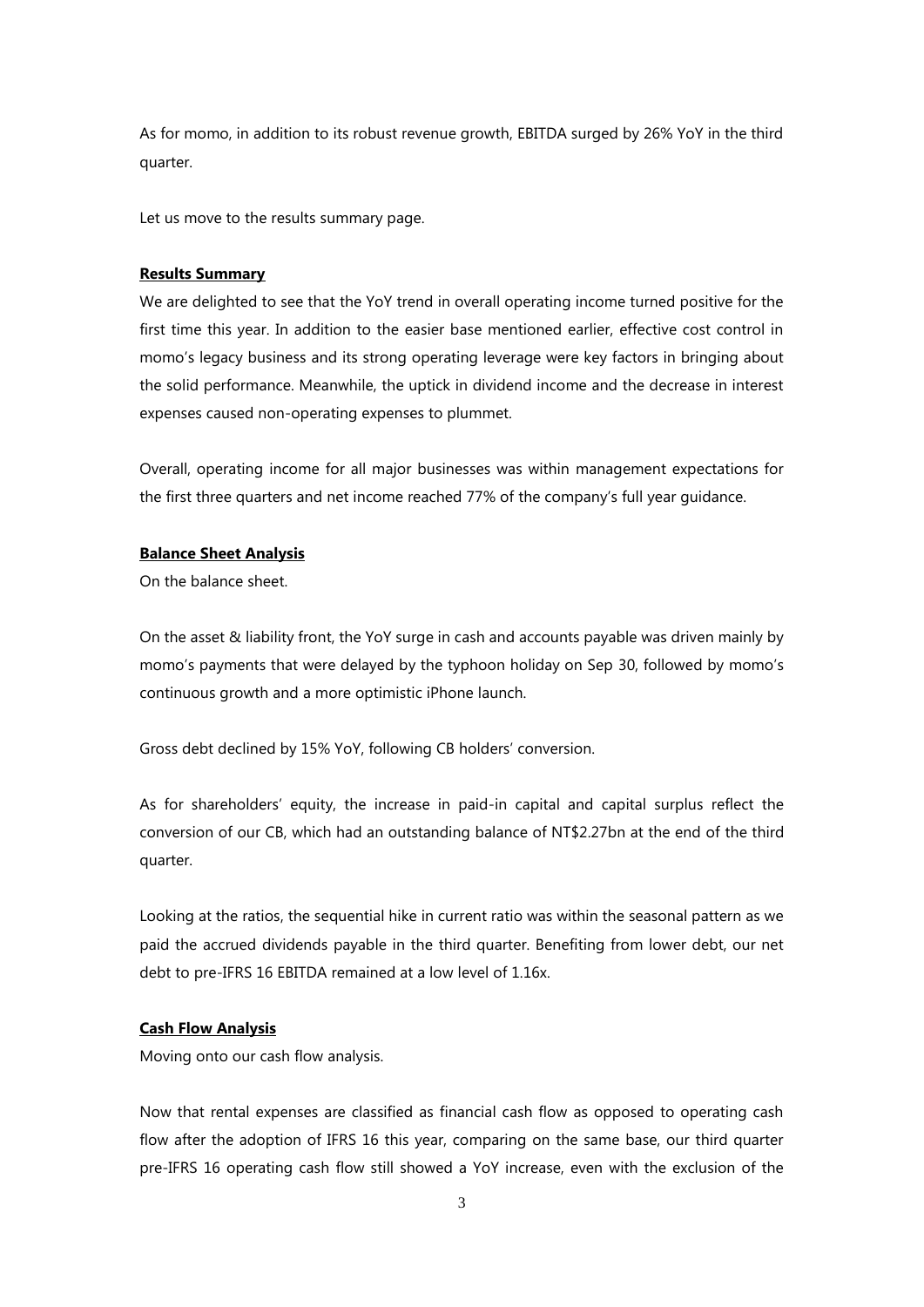typhoon holiday payable increase.

The increase in investing cash outflow was due to a higher inflow from the guarantee deposits we took back in the third quarter, a year ago.

As for financing activities, the net outflow was a result of dividend payments, which were mostly funded by an expansion in short-term borrowings.

The cumulative capex for the first three quarters declined YoY as we approached 4G spending late cycle, combined with momo's high capex base from the warehouse built last year.

After adjusting for the typhoon related one-off payment delay, our free cash flow for the first three quarters was flat YoY owing to lower capex and higher operating cash flow.

Now let me turn the presentation back to Jamie for event updates and key message.

## **5G Spectrum Auction**

Let us turn to the 5G spectrum auction slide.

This slide summarizes the key information with regards to the upcoming 5G spectrum auction.

The auction is scheduled to begin on  $10<sup>th</sup>$  of December this year and we expect it to conclude late December or early January next year. For the mainstream 3.5GHz frequency band, a total of 270MHz are available for auction with a floor price of NT\$24.3bn. The rollout requirement is 1000 base stations and 50% population coverage in 5 years.

Note that the rollout obligation applies to ALL successful bidders, regardless of bandwidth won. Furthermore, the second stage of the auction may not take place if the bidders come to an agreement with regards to location after the first stage of the auction.

#### **CAPEX Update**

Now moving on to our capex update.

momo's board of directors approved an additional capex of NT\$0.63bn to purchase a parcel of land for its South Distribution Center. Subsequently, Taiwan Mobile's FY19 consolidated capex guidance was revised to NT\$7.1bn from NT\$6.4bn previously.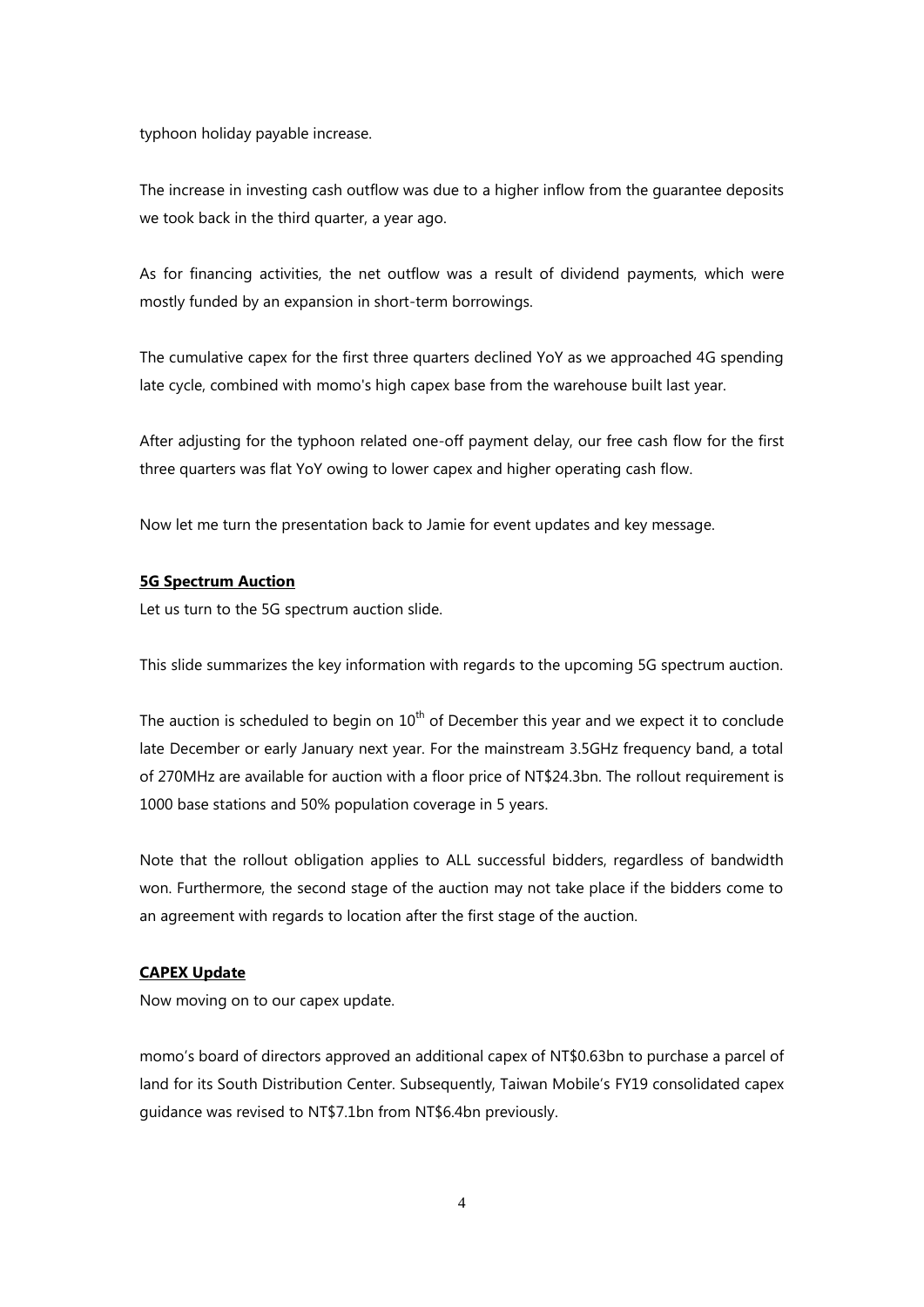#### **Awards and Recognition**

The second part of this slide summarizes the awards and recognitions we received in the third quarter for your reference.

#### **Key Message**

Finally, to wrap up our presentation, this slide summarizes the key message that we would like to deliver:

Margin disciplines have contributed to our operating income growth in third quarter 2019. Free cash flow stability provides good visibility to shareholder returns.

Looking ahead, efforts to extend our business value chains would be a long-term growth driver for Taiwan Mobile, besides satisfactory earnings growth contribution from e-commerce business.

Thank you. Now, I would like to open the floor up for Q&A session.

## **Q&A**

# **Jack Hsu, SinoPac Securities: I have two questions. First is regarding capex; we see that capex increased from the second quarter. Is this for new base stations or is it for something else? My second question is about 5G. The auction will start in December; can you give us some color about the 5G spectrum strategy?**

**Rosie**: For your first question, mobile capex in the third quarter increased slightly from the second quarter. It was more of a timing issue but for the whole year, our mobile capex will still be within the guidance. 2019 capex will still be lower than 2018.

**Jamie**: In terms of 5G auction strategy, overall, we have expressed that we are going to be methodical about it. We see it as a 10-20 year process. We are going to participate but we are going to be rational about it.

**Jack**: Just one follow up question, could you give us your viewpoint on the iPhone 11? Sales in telco has been good, do you think it can beat the sales revenue in 2017 or 2016?

**Jamie**: We continue to observe stronger iPhone sales than the previous year and right now, we are feeling pretty good about it. When the party will end is a harder question but of course, we would like the party to go on for a long time.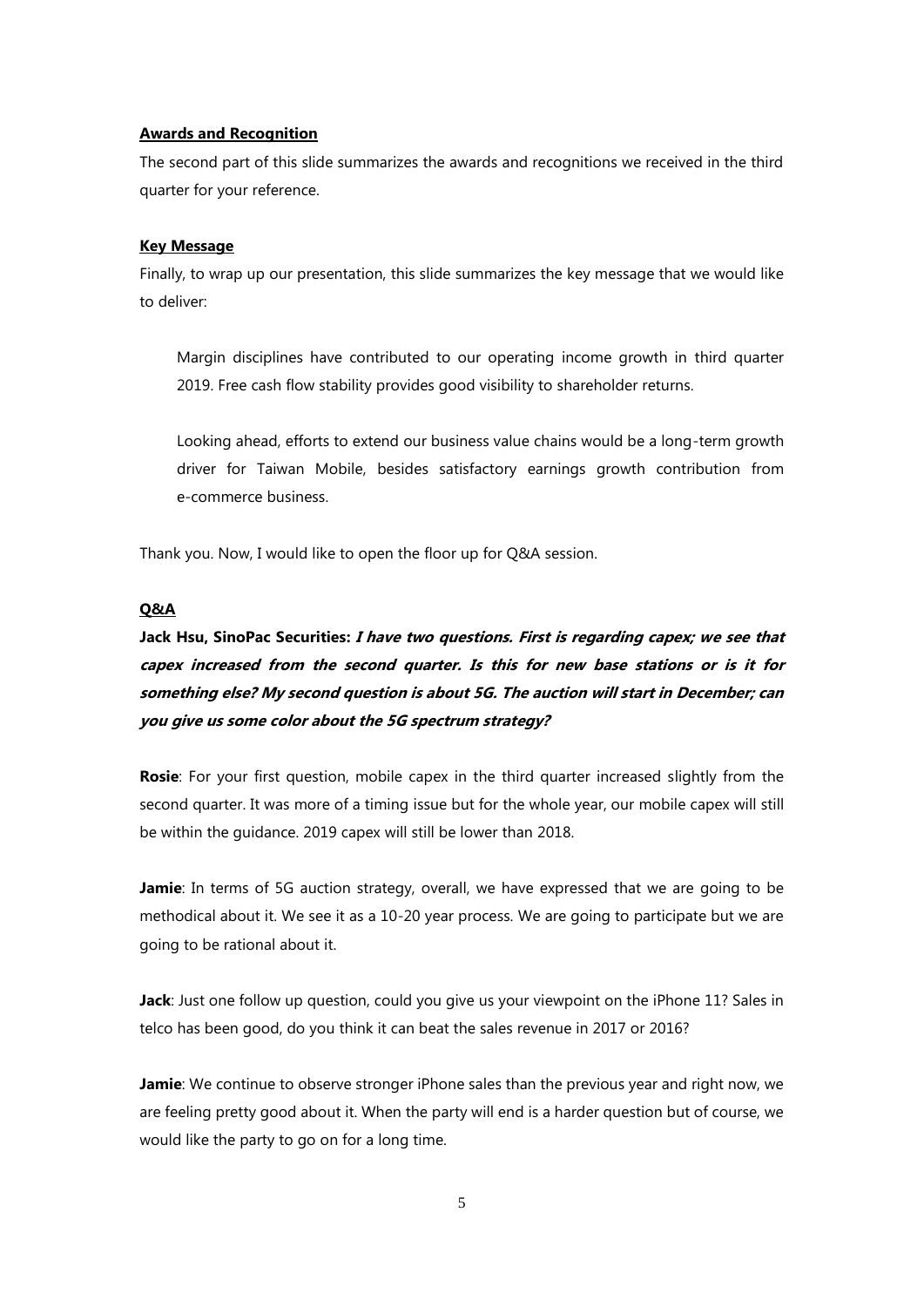**Peter Milliken, Deutsche Bank: <sup>A</sup> question about the 5G auction: any thoughts on the costs of rolling out 1000 base stations and 50% population coverage on the 3.5GHz? Related to that, is it expected that all five telcos will bid in the auction?**

**Jamie**: In terms of cost, we are expecting each station to cost anywhere between USD \$100k-200k depending on the actual vendor and technology we choose. If you multiply that by 1000 and add the cost for the core network, then you get a pretty close ballpark number of the actual capex you have to spend in terms of rolling out the first 1000 stations. In terms of covering 50% of the population, it takes around 4000-6000 stations depending on your deployment strategy.

**Peter:** Thank you for that. Has there been any word whether all five companies are still looking to bid?

**Jamie**: All five mobile carriers have submitted their applications but we have no idea if other players are committed to participating in the bidding. Also, there will be an interview process and there is a slight chance the authorities might disqualify applicants if they so deem it.

**Peter:** Got it. One final question, your key message on the last page of the presentation includes a statement: "Looking ahead, efforts to extend business value chains would be long-term growth drivers for Taiwan Mobile." Those business value chains, is that referring to momo and IoT-type of things or is there more to it I might be missing?

**Jamie**: Yes Peter, I think you got us correct. We talked a little bit about the collaboration or the convergence between our mobile business and our cable business, as well as our telecom business and our e-commerce business. Looking forward, we see this type of vertical integration as a key growth driver for our longer-term value generation.

## **Amber Lee, Yuanta Securities: I have one follow up about cost for base stations. That number was for 5G, what about 4G? What was the cost in the past years?**

**Jamie**: 5G base stations are 2-4x more expensive than 4G. If you want to look at the multiple, that is the ballpark.

**Jack Hsu, SinoPac Securities: I have two questions. First question: will we change our**